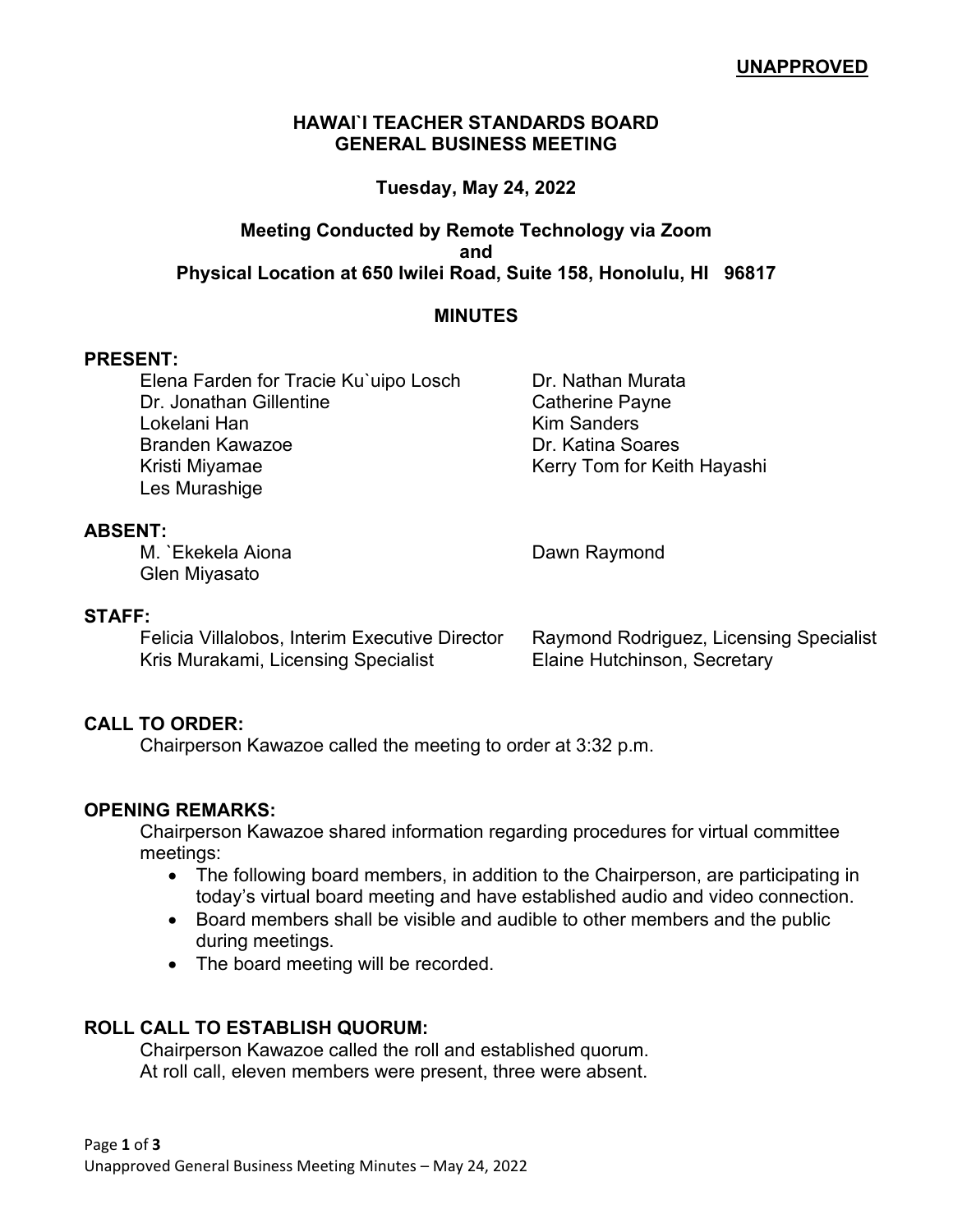# **DISCLOSURE FROM BOARD MEMBERS AT PRIVATE LOCATIONS:**

Chairperson Kawazoe shared information regarding private location disclosure:

• Board members shall be considered present at the meeting for the purpose of determining compliance with the quorum and voting requirements of the board. Board members who are participating remotely from their homes or other private locations must announce who is at the private location with them.

Chairperson Kawazoe asked board members if they have anyone present with them at their non-public site that they need to disclose.

• No disclosures were made.

### **ADDITIONAL PROCEDURAL INFORMATION:**

Chairperson Kawazoe shared additional information regarding meeting protocols and procedures:

- All board members wishing to speak should raise their hand and the chairperson will be notified to call on the person. The speaker must state their name prior to making their remarks.
- Votes will be conducted by roll call so that it is clear how each board member voted.
- Members of the public who have signed up to testify or would like to testify online must be logged in to Zoom using the same name they used to sign up for testimony. Please use the chat box to provide your name and agenda item(s) you are testifying on. Testifiers today will have two (2) minutes to testify.
- Testifying online can be challenging due to technical issues. The chat box is being monitored by HTSB staff, and the Chairperson will be notified that you would like to testify, and you will be called on to give your testimony at the appropriate time in the agenda.
- Written testimony received more than twenty-four (24) hours in advance of the meeting has been uploaded to the online meeting agenda for members to review.
- A meeting held by interactive conference technology shall be recessed for up to thirty (30) minutes when audio communication cannot be maintained with a quorum of members, provided that the meeting may reconvene when only audio communication is reestablished.

### **ANNOUNCEMENTS: None**

### **APPROVAL OF MINUTES:**

The minutes of the April 29, 2022, meeting were approved as written. (Miyamae/Sanders)

### **TESTIMONY, PETITIONS FROM THE PUBLIC: None**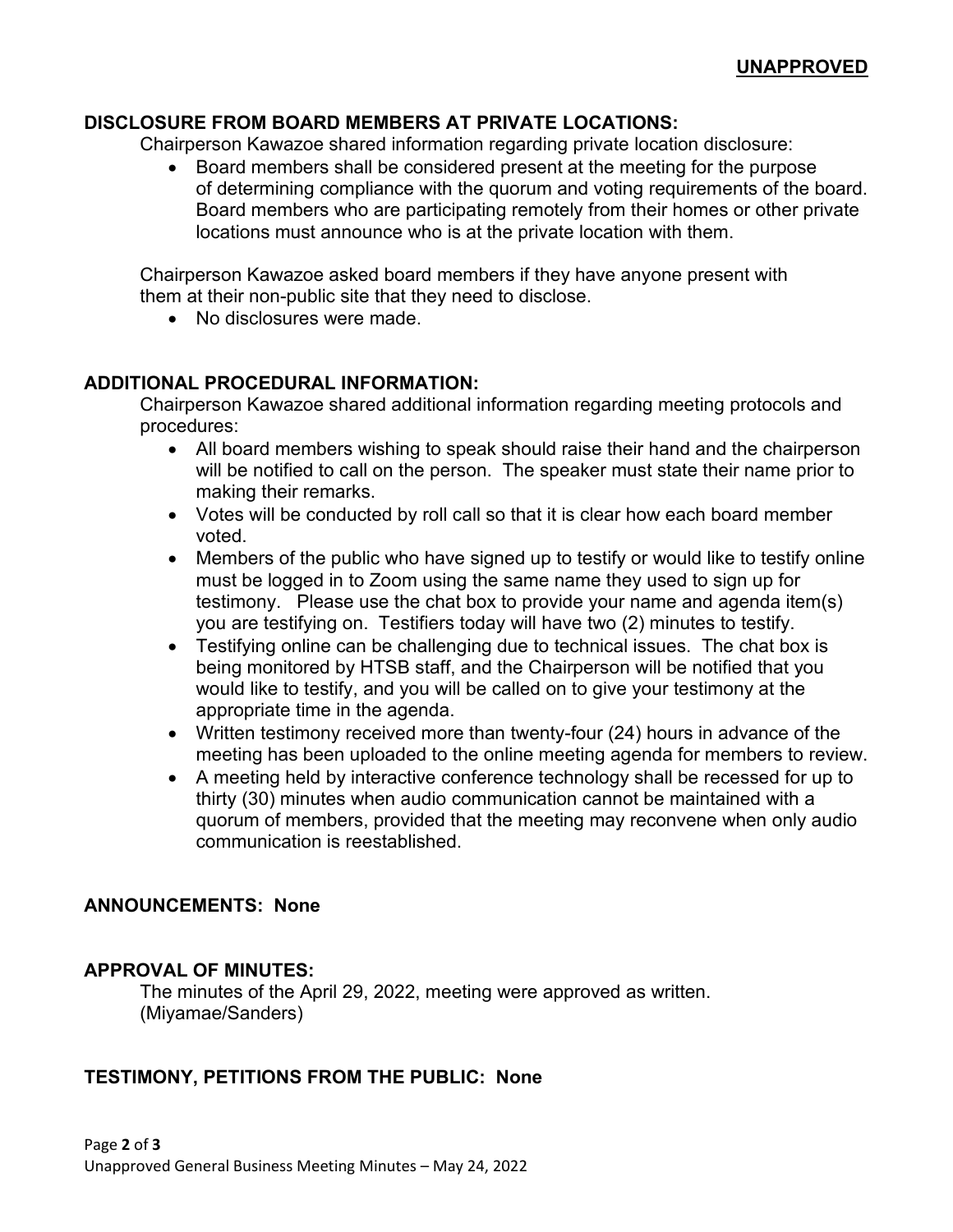### **TOPIC: NBI 15-06 Rev Adoption of Recommendations of the 2014-2015 Hawaiian Focus Work Group** (See Attachment)

### **DISCUSSION:**

Interim Executive Director Villalobos explained that NBI 15-06 Revised was introduced in 2015 and reintroduced in 2017.

- It merges some of the Hawaiian fields thanks to the Hawaiian Work Group that has been meeting over the years. Unfortunately, they did not get to meet this past year.
- We are looking at reconvening the Hawaiian work group to come to a consensus or agreement on some of the things they wanted implemented in regards to the Hawaiian licensure fields.
- This NBI was supposed to be implemented on July 1, 2022 and we are asking to defer the implementation. This will allow the Hawaiian work group to meet again, come up with a plan to present to the board, and bring this NBI up again with their recommended decisions.
- Interim Executive Director Villalobos will notify all of the stakeholders that will be impacted if this NBI is approved.

### **ACTION:**

NBI 15-06 Rev was approved as written, which was adopted by the HTSB. (Miyamae/Gillentine)

# **TOPIC: Next HTSB Meeting: September 9, 2022 DISCUSSION:**

- Plan for September 9, 2022, meeting
- Possible August 2022, meeting.

# **ADJOURNMENT:**

Chairperson Kawazoe adjourned the meeting at 3:40 p.m.

Recorder: *Elaine Hutchinson* \_ Date: May 24, 2022

Elaine Hutchinson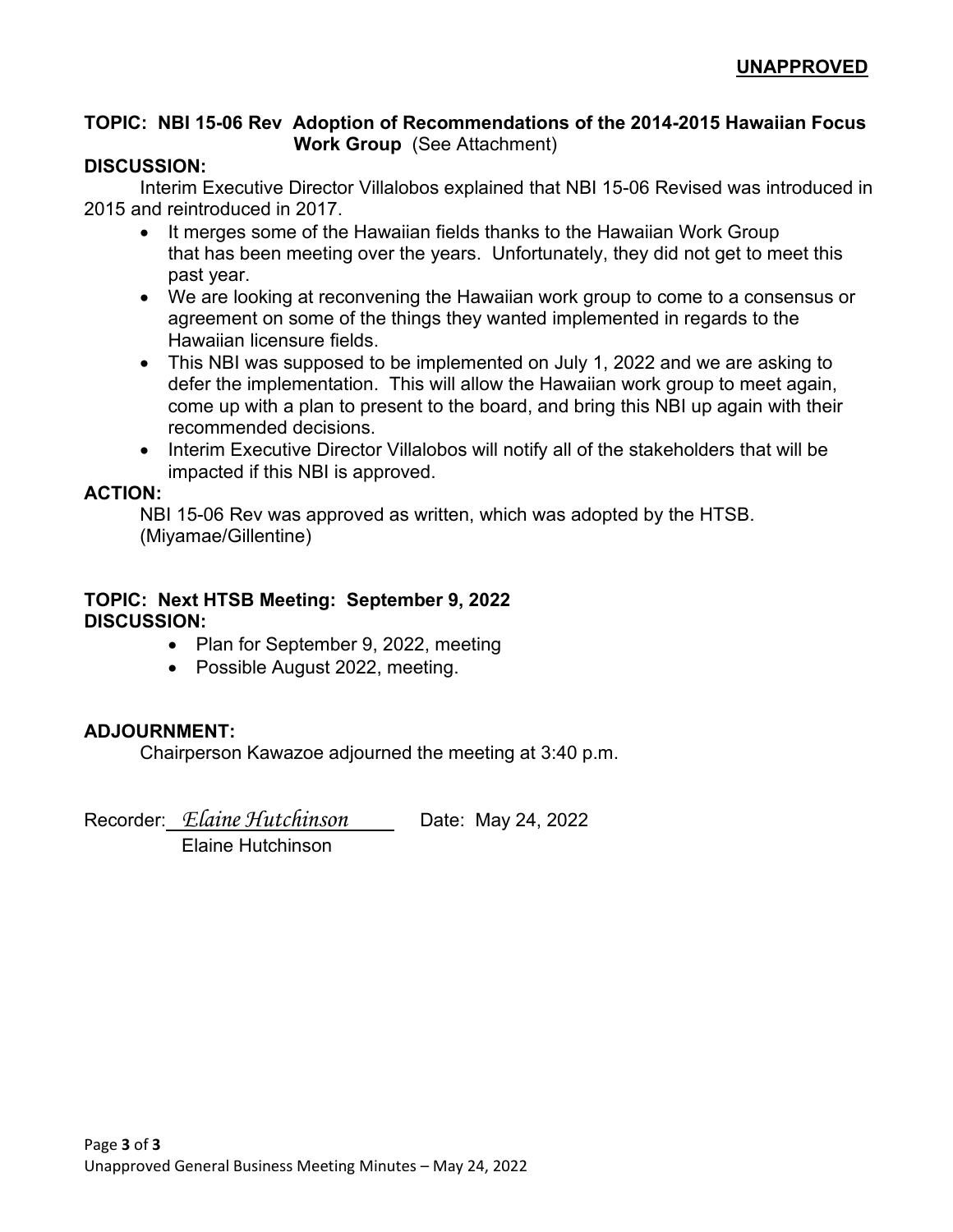# **New Business Item 15-06 REV**

Introduced 9/11/2015 Approved 9/11/2015 Reintroduced 4/7/2017 Approved 4/7/2017 Reintroduced 5/24/22 Approved 5/24/22

### **TITLE: Adoption of Recommendations of the 2014-2015 Hawaiian Focus Work Group**

The Hawaii Teacher Standards Board (HTSB) defers adopts implementation of the following recommendations of the 2014-2015 Hawaiian Focus Work Group, which were included in the workgroup's report presented at the June 2015 meeting:

- After July 1, 2022, initial licensure in the separate fields of Hawaiian Language and Hawaiian Studies not be issued;
- A new field of Hawaiian Knowledge P-3, K-6, 6-8, 6-12, K-12, and P-12 be issued as a blend of Hawaiian Language and Hawaiian Studies;
- The license field Hawaiian Language Immersion be renamed Kaiaʻōlelo-Kaiapuni Hawaiʻi;
- The standards for Hawaiian Knowledge and Kaiaʻōlelo-Kaiapuni Hawaiʻi be adopted for use by preparation providers and for licensure, with the provision that Educator Preparation Programs (EPPs) using the current standards may continue to use them until they have completed their next State Approval of Teacher Education Program (SATEP) review;
- Indigenous Education Programs be reviewed by a joint World Indigenous Nations Higher Education Consortium (WINHEC)/HTSB team of reviewers;
- The content assessment administered at UH Hilo as Hawaiian 490 is recognized for use as a licensure assessment and to add a field in Hawaiian Language, Hawaiian Studies, Hawaiian Language Immersion, Kaiaʻōlelo-Kaiapuni Hawaiʻi and Hawaiian Knowledge. The Office of Hawaiian Education and Hawaiian Immersion educator preparation programs at UH-Manoa and UH-Hilo will collaborate to ensure that the course Hawaiian 490 includes appropriate content and congruence for the fields of Hawaiian Language, Hawaiian Studies, Hawaiian Language Immersion, Kaiaʻōlelo-Kaiapuni Hawaiʻi and Hawaiian Knowledge. Once reviewed and approved by the HTSB, the content assessment currently administered at UH-Manoa will be added as Hawaiian 490 and will be recognized for use as a licensure assessment and to add a field in Hawaiian Language, Hawaiian Studies, Hawaiian Language Immersion, Kaiaʻōlelo-Kaiapuni Hawaiʻi and Hawaiian Knowledge if it is adopted.

The Board directs the Executive Director to facilitate reconvene the Hawaiian Fields Work Group to review their recommendations made at the March 5, 2022 board meeting. meeting of Hawaii SATEP to disseminate information about the new fields, standards and requirements no later than June 30, 2016.